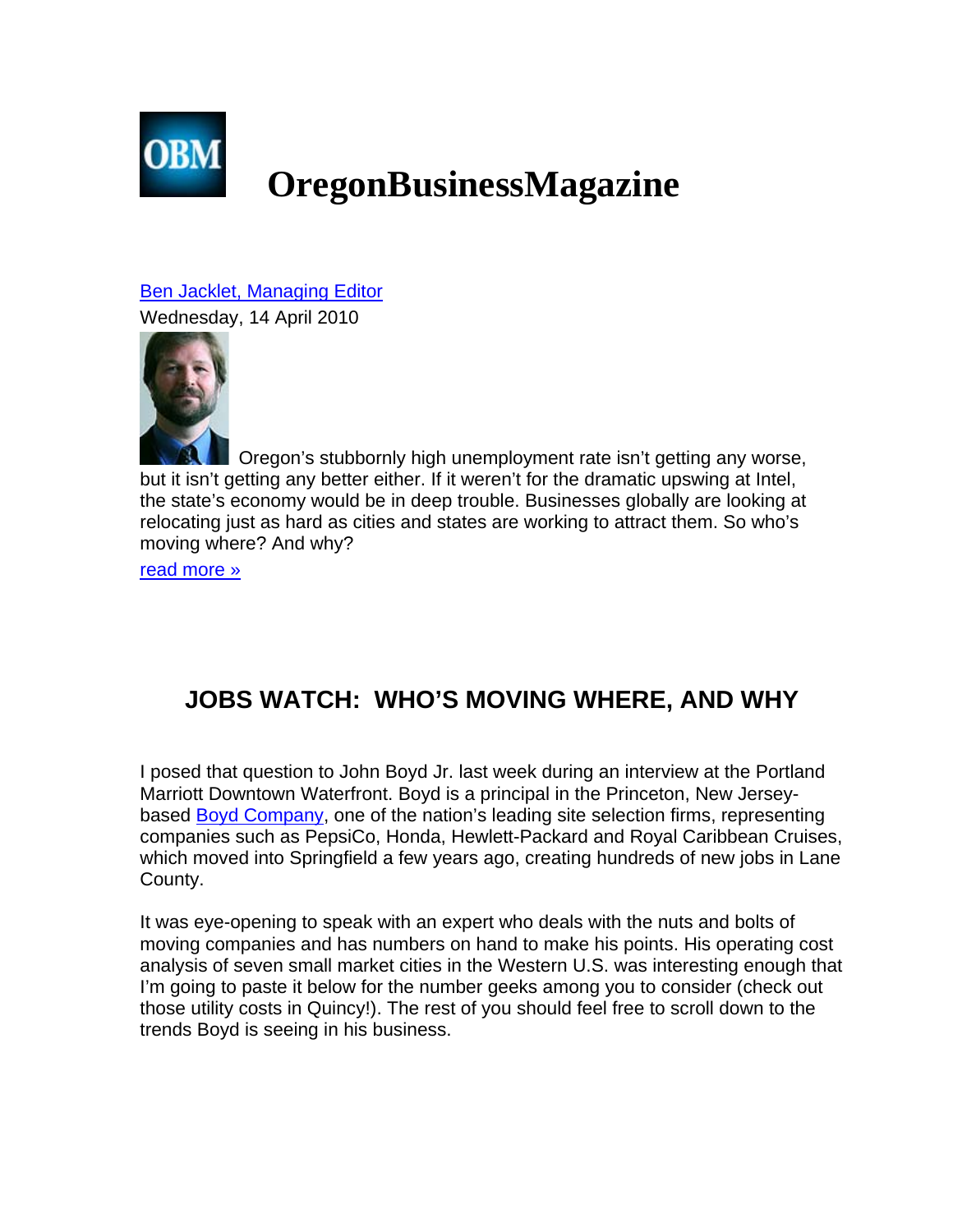| What it Costs to Operate a High Tech Mfg. Plant in Tualatin<br>The Highs and Lows in the West* |                           |              |                        |                     |                 |                              |                       |
|------------------------------------------------------------------------------------------------|---------------------------|--------------|------------------------|---------------------|-----------------|------------------------------|-----------------------|
|                                                                                                | Highest in<br>the West    |              |                        |                     |                 |                              | Lowest in<br>the West |
|                                                                                                | <b>Walnut Creek</b><br>CA | Folsom<br>CA | <b>Riverbank</b><br>CA | <b>Sparks</b><br>NV | Englewood<br>CO | <b>Tualatin</b><br><b>OR</b> | Quincy<br><b>WA</b>   |
| Nonexempt Labor                                                                                |                           |              |                        |                     |                 |                              |                       |
| Average Hourly<br>Earnings                                                                     | \$23.90                   | \$23.26      | \$22.17                | \$21.97             | \$22.58         | \$22.38                      | \$20.32               |
| <b>Annual Base Payroll</b><br>Costs                                                            | \$13,651,680              | \$13,286,112 | \$12,663,504           | \$12,549,264        | \$12,897,696    | \$12,783,456                 | \$11,606,784          |
| <b>Fringe Benefits</b>                                                                         | \$5,051,122               | \$4,915,861  | \$4,685,496            | \$4,643,228         | \$4,772,148     | \$4,729,879                  | \$4,294,510           |
| <b>Total Annual Labor</b><br>Costs                                                             | \$18,702,802              | \$18,201,973 | \$17,349,000           | \$17,192,492        | \$17,669,844    | \$17,513,335                 | \$15,901,294          |
| <b>Electric Power Costs</b>                                                                    | \$3,024,000               | \$2,570,400  | \$3,024,000            | \$3,808,800         | \$1,645,200     | \$2,386,800                  | \$1,026,000           |
| <b>Amortization Costs</b>                                                                      | \$4,711,783               | \$4,396,016  | \$4,295,657            | \$3,444,871         | \$3,709,059     | \$3,810,864                  | \$3,031,858           |
| Property and Sales<br><b>Tax Costs</b>                                                         | \$1,527,044               | \$1,345,030  | \$1,321,228            | \$1,142,465         | \$2,286,513     | \$495,998                    | \$1,105,659           |
| Corporate Travel<br>Costs                                                                      | \$112,983                 | \$106,662    | \$102,063              | \$106,908           | \$102,966       | \$99,765                     | \$82,200              |
|                                                                                                |                           |              |                        |                     |                 |                              |                       |
| <b>Total Annual Costs</b>                                                                      | \$28,078,612              | \$26,620,081 | \$26,091,948           | \$25,695,536        | \$25,413,582    | \$24,306,762                 | \$21,147,011          |
| NOTES:                                                                                         |                           |              |                        |                     |                 |                              |                       |
| *Includes all major geographically-variable operating costs.                                   |                           |              |                        |                     |                 |                              |                       |
| Source: The Boyd Company, Inc., Princeton, NJ                                                  |                           |              |                        |                     |                 |                              |                       |

A detailed cost comparison makes sense when you consider the biggest trend Boyd is seeing in the business of relocating: "an unprecedented emphasis on lowering operating costs because of the recession."

That guiding emphasis on the bottom line drives the other trends Boyd identified during our conversation. At the risk of simplifying, I will list them here in abbreviated form:

**America's back in the game.** "There's actually a trend away from China and Mexico," says Boyd. "For every negative there's a positive. Because of the recession there is a tremendous amount of industrial space on the market in the U.S. and rents are at historic lows. There are also quality concerns associated with China and Mexico, and intellectual property issues. Plus hidden costs, training costs, social service add-ons and all sorts of other expenses."

**Even Canada can't underbid us anymore.** It may seem embarrassing to the nationalists among us, but the Canadian dollar's new parity to the U.S. dollar could lure some strong companies to the states. "European manufacturers are looking at the U.S. the way they used to look at Canada," says Boyd. "We're approaching parity